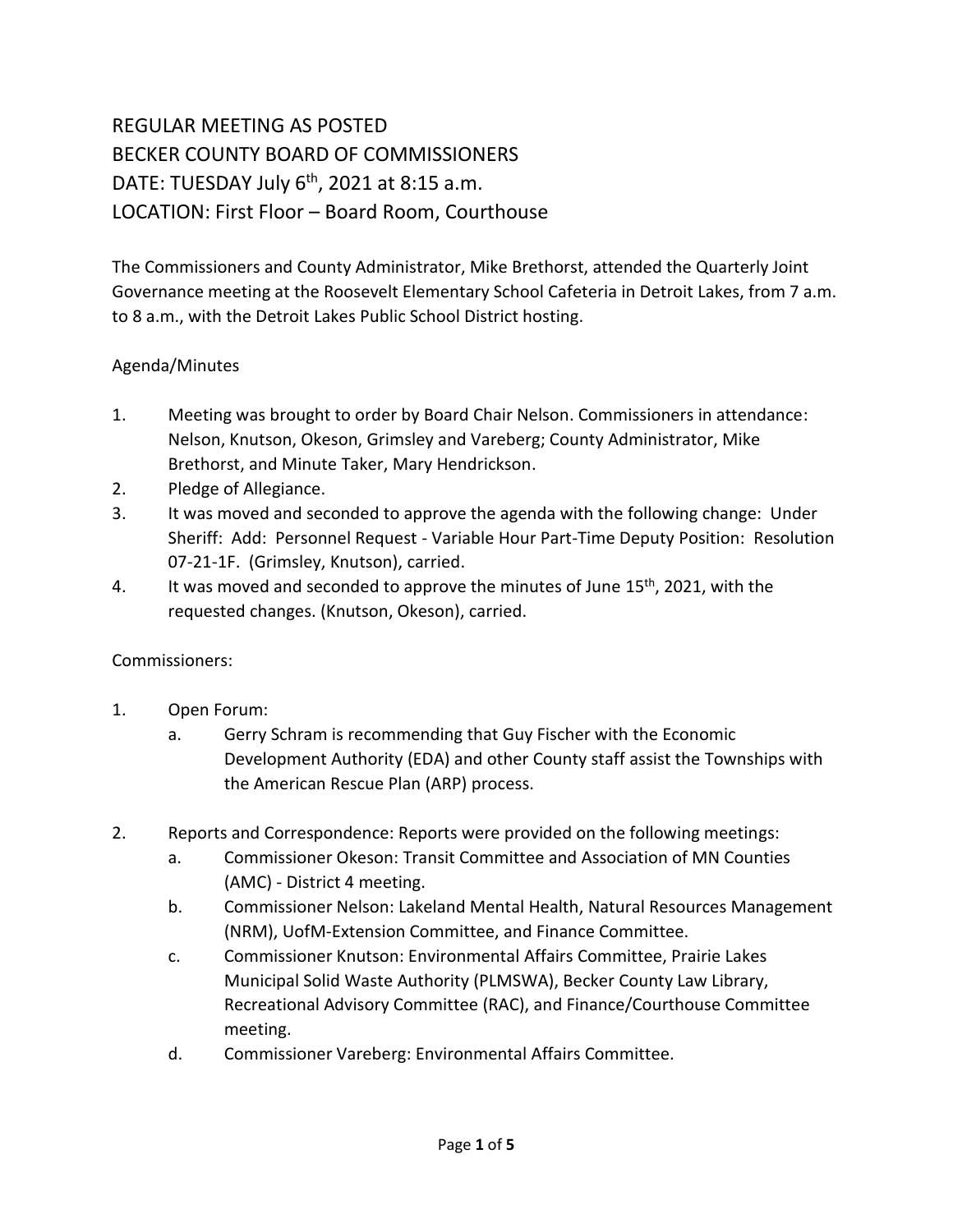- e. Commissioner Grimsley: Becker County Historical Society, Lakes Area Regional Library (LARL), AMC, Development Achievement Center (DAC), Land of the Dancing Sky, Museum Building Committee, and Transit Committee.
- f. County Administrator, Mike Brethorst, provided an update on the 2022 Budget Process, ARP and assisting the townships, and insurance relative to the Museum Building (Builders Risk).
- 3. Appointments:
	- a. It was moved and seconded to appoint Commissioner Okeson to serve on the Ottertail One Watershed-One Plan Committee. (Knutson, Grimsley), carried.
	- b. Commissioner Nelson reported on a vacancy on the Cormorant Lakes Watershed District Board of Managers, due to the retirement of Barbs Hansen, and requested the County Administrator post the position.

## County Administrator:

- 1. It was moved and seconded to approve Resolution 07-21-1E, to ratify the compensation of Boards and Committees, as outlined in said resolution, and to set at/for the 2022 rate, with the Board of Adjustment fees increased as of July 1, 2021, and the remainder to change January 1, 2022, and shall continue unless amended by motion of the County Commission; and that all Boards and Committees, as noted, can submit for per diem and mileage reimbursement, in accordance with County policy. (Knutson, Nelson), carried.
- 2. It was moved and seconded to approve the 1st of 3-year Pledge Payment for the construction of the new Becker County Museum (\$367,000 for 2021, \$366,335 for 2022, and balance of \$366,665 in 2023). (Grimsley, Okeson), carried.

Finance Committee Minutes: Auditor-Treasurer: Mary Hendrickson presented:

- 1. It was moved and seconded to approve the Regular Claims, Auditor Warrants, and Additional Issues, as presented:
	- a. Auditor Warrants (Tuesday Bills):
		- i.  $06/15/2021$  in the amount of  $\sim$  24,269.23 (Cost Effective)
		- ii.  $06/16/2021$  in the amount of  $\frac{6}{5}$  294,413.21
		- iii. 06/24/2021 in the amount of \$ 15,215.27
		- iv.  $06/25/2021$  in the amount of \$10,788,661.68
		- v. 06/29/2021 in the amount of \$ 223,456.13
			- for a total amount of  $\;$ \$ 11,346,015.52
	- b. Additional Issues: Request to add these claims:
		- i. Mark Sand & Gravel Partial Payment # 2 for CSAH 26 in the amount of \$109,259.60;
		- ii. Hough Inc. Payment #1 for Mountain Link Trail Project in the amount of \$143,971.30;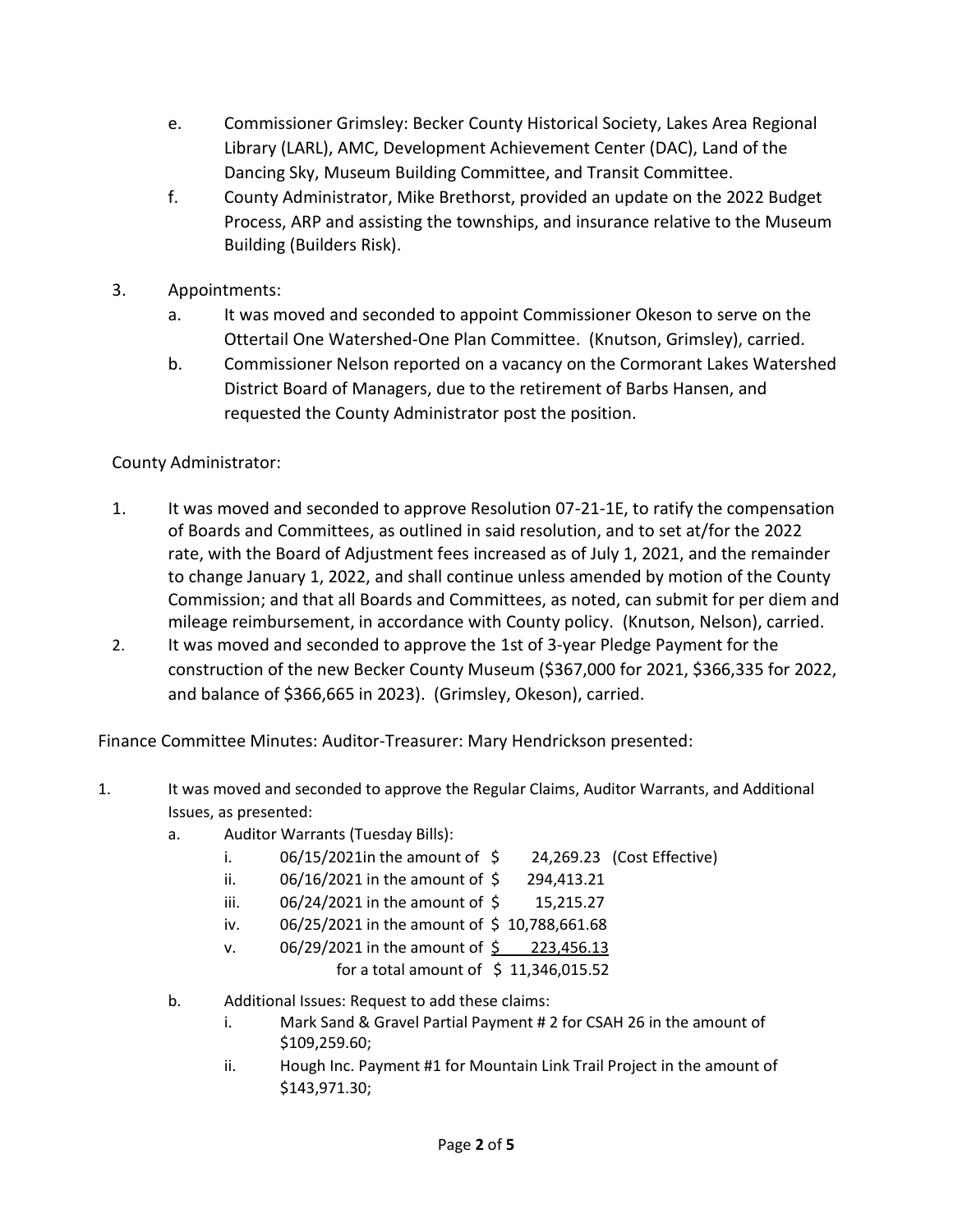iii. RJ Zavoral & Sons Inc. Payment # 1 for CSAH 14 & Co Rd 132 in the amount of \$218,313.77.

(Knutson, Grimsley), carried.

- 2. Information Technology: IT Director Stacie White presented:
	- a. It was moved and seconded to approve the purchase of IT Asset Discovery & Documentation Software at a cost of \$1,500.00 per year. (Okeson, Nelson), carried.
	- b. It was moved and seconded to accept the low quote for the purchase of Antivirus and AntiMalware Replacement Software at a cost of \$11,145.05. (Knutson, Nelson), carried.
	- c. ERP Software Verbal Update provided currently working on RFQ to present in late August.
	- d. It was moved and seconded to approve the Internal Phone System Upgrade, as presented, at a cost of \$13,368.75. (Okeson, Knutson), carried.

Auditor-Treasurer – Mary Hendrickson presented:

- 1. Licenses and Permits:
	- a. It was moved and seconded to approve Resolution 07-21-1A, the Charitable Gambling Permit for the Cormorant Lions Club Raffle September 23, 2021 at Cormorant Community Center. (Okeson, Grimsley), carried. \*Addendum: At the Board meeting of August 17<sup>th</sup>, 2021, the Board approved an amendment to Resolution 07-21-1A, to read September 23<sup>rd</sup> &  $24<sup>th</sup>$ , 2021 (see minutes of August 17<sup>th</sup>, 2021).
	- b. It was moved and seconded to approve the New On-Sale 3.2 Beer and Sunday sales for Smokey Resort, LLC - DBA Jack Pines Resort in Carsonville Township. (Knutson, Grimsley), carried.
	- c. It was moved and seconded to approve the New Wine-Strong Beer for Smokey Resort, LLC DBA Jack Pines Resort in Carsonville Township. (Knutson, Grimsley), carried.
- 2. It was moved and seconded to approve the 2021 County Board of Equalization Meeting Minutes (June 15,2021), as presented. (Grimsley, Okeson), carried.
- 3. It was moved and seconded to approve Resolution 07-21-1B, for the Repurchase of Parcel # 51.0100.000 in the amount of \$3,476.11. (Knutson, Okeson), carried.
- 4. It was moved and seconded to approve Resolution 07-21-1C, to advertise and hire a parttime Cashier due to a vacancy in the Auditor-Treasurer's office, and through the normal hiring process. (Okeson, Nelson), carried.

#### Assessor:

1. It was moved and seconded to approve the Tax Court abatement, as presented, for MN Energy Resources Corporation in the amount of -\$26,400.00 (Grimsley, Knutson), carried.

#### Transit:

1. It was moved and seconded to approve Resolution 07-21-1D, for the purchase of a new transit bus from North Central Bus at a cost of \$92,012.00, with the County's cost at \$9,201.20. (Okeson, Grimsley), carried.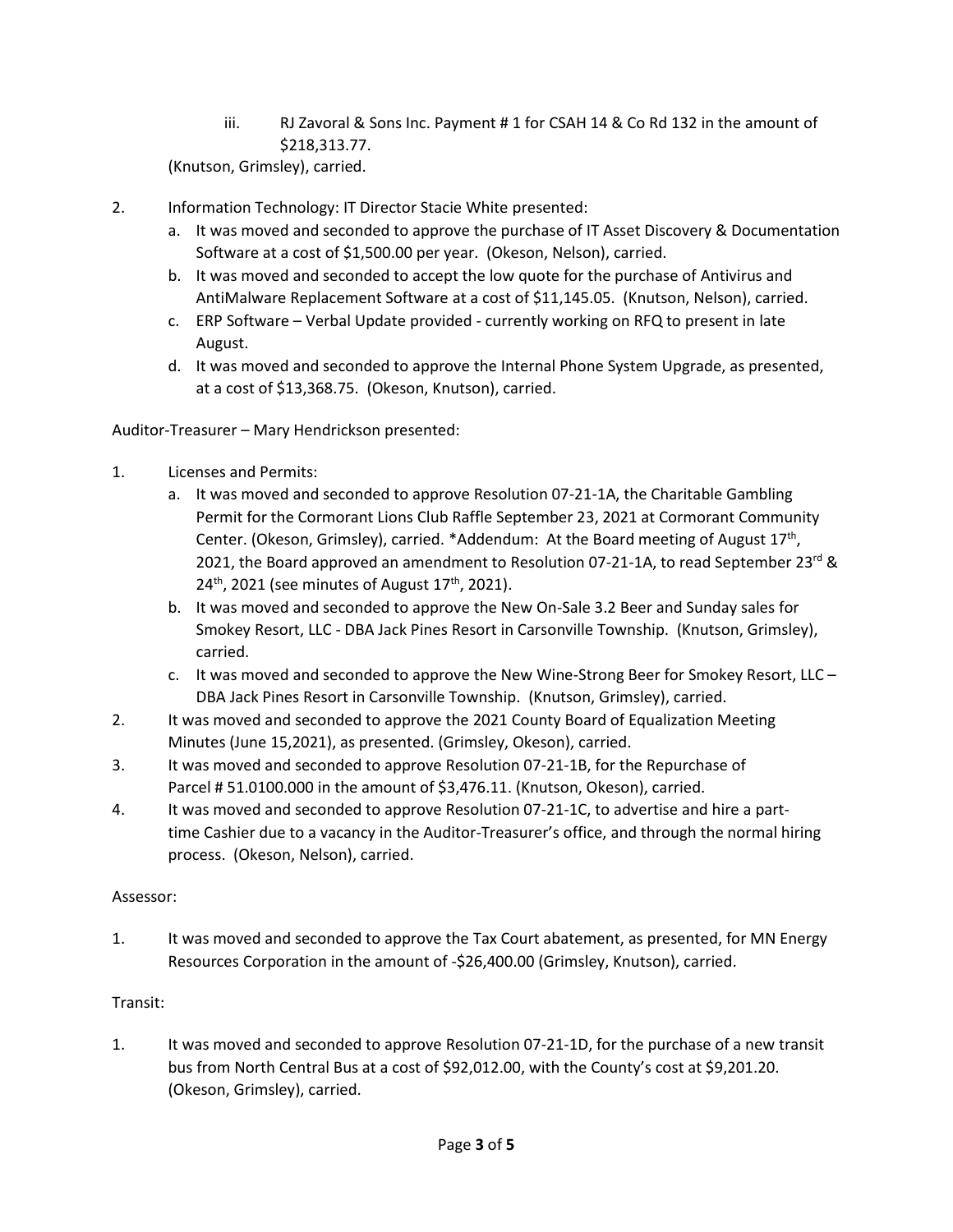Human Services:

- 1. Contracts
	- a. It was moved and seconded to sign the Tri-County and White Earth Nation Elder Abuse Memorandum of Understanding to provide elder care assistance. (Grimsley, Knutson), carried.
	- b. It was moved and seconded to sign the two-year Fraud Prevention Investigation Grant Contract – Renewal, effective July  $1<sup>st</sup>$ , 2021. (Grimsley, Okeson), carried.
- 2. Claims
	- a. It was moved and seconded to approve the claims for Human Services, Public Health, and Transit, as presented. (Grimsley, Vareberg), carried.

#### Planning & Zoning:

1. It was moved and seconded to approve the First Supplemental Plat Acknowledgement (Two-Mile Extraterritorial) – Laker Island Storage CIC #89. (Okeson, Grimsley), carried.

#### Sheriff:

- 1. It was moved and seconded to approve the 2021 WE Fest Agreement with WE Fest Holdings, LLC, for law enforcement and traffic control in connection with the "WE Fest 2021" event to be held at the Soo Pass Ranch in Lake View Township in Becker County (August 4<sup>th</sup> thru August 7<sup>th</sup>, 2021), for the sum of \$51,000.00. (Okeson, Knutson), carried.
- 2. It was moved and seconded to approve the sale of Squad tires (5 sets of Goodyear 2556r18 RSA All-Season) at public auction, as discussed, via Do-Bid, Auction Block, and on the County website. (Okeson, Knutson), carried.
- 3. It was moved and seconded to approve the sale of five (5) Squad cars at Midstate Auto Auction on July 20<sup>th</sup>, 2021, as follows: (Knutson, Okeson), carried.

| <b>SALE OF SQUAD CARS</b> |            |                                    |               |                        |
|---------------------------|------------|------------------------------------|---------------|------------------------|
|                           |            | 1) Unit: 3921   2001 Ford F-250    | 95,671 miles  | VIN: 1FTNW21L21EC83921 |
| (2)                       | Unit: 7094 | 2014 Ford Explorer                 | 127,857 miles | VIN: 1FM5K8AR9EGC27094 |
| 3)                        |            | Unit: 7712   2015 Ford Explorer    | 137,279 miles | VIN: 1FM5K8AR9FGC67712 |
| 4)                        |            | Unit: 7710   2015 Ford Explorer    | 146,557 miles | VIN: 1FM5K8AR5FGC67710 |
|                           |            | 5) Unit: 7713   2015 Ford Explorer | 157,526 miles | VIN: 1FM5K8AR0FGC67713 |

- 4. It was moved and seconded to approve Resolution 07-21-1F, to hire a part-time variable Sheriff's Deputy position due to low staffing level. (Knutson, Okeson), carried.
- 5. Sheriff Todd Glander introduced and recognized newly hired Sheriff's Deputies, Wyatt Tollefson, Kyle Hanson, and Nicholas Daniel and presented the Ceremonial Oath to the new deputies, with their families present as well. The Board congratulated each of them and their families.